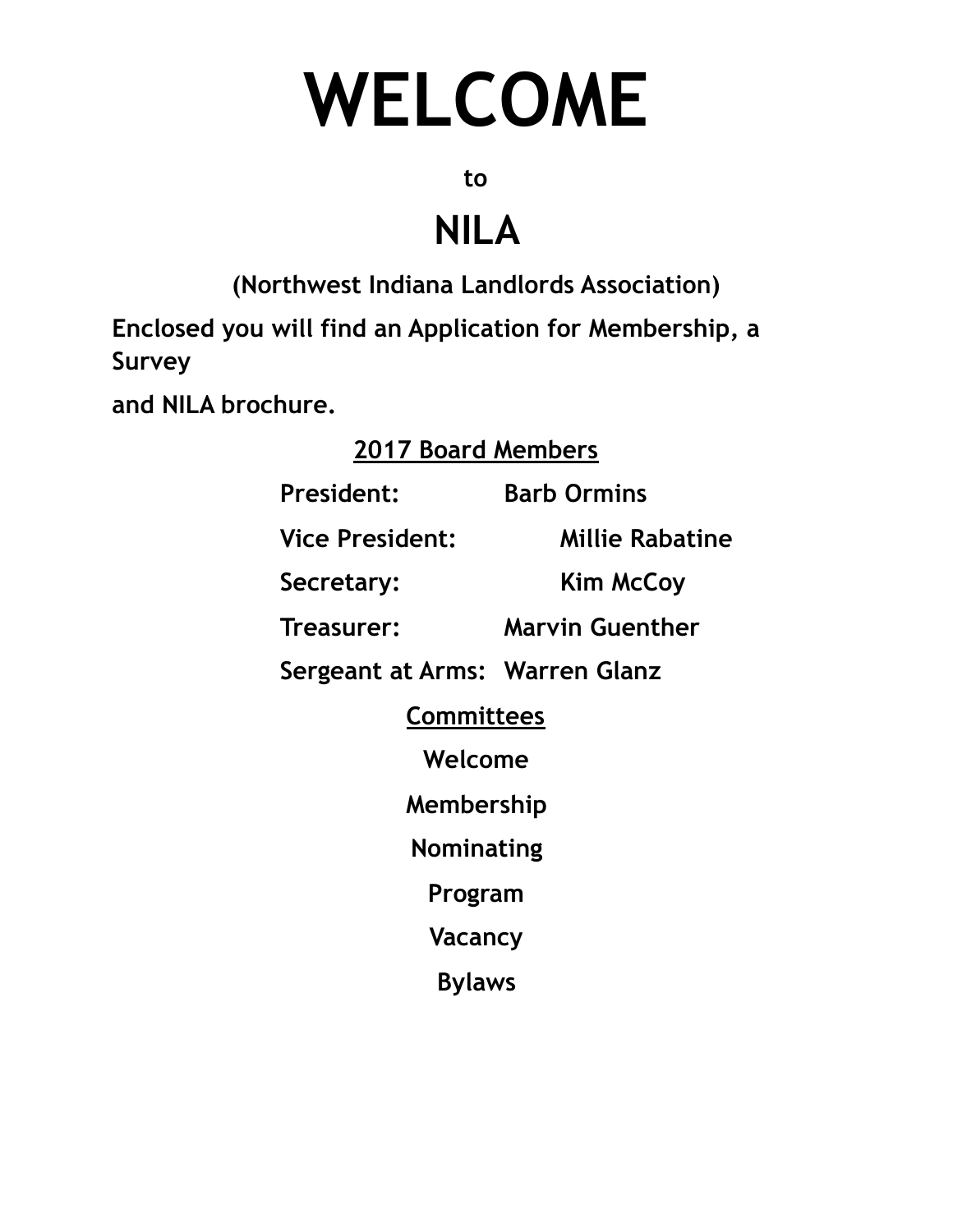NILA meets the last Wednesday of every month at the Queen of All Saints (Queen of Angels Annex), 606 S. Woodland Avenue, Michigan City, IN 46360. Meetings begin at 6:30 p.m. If you are interested, supper is offered for a \$1.00 or more donation one-half hour before the start of the meeting – 6:00 p.m.

Upon Membership, you will receive a NILA nametag, a disc containing the NILA Landlord Reference Guide which contains a list of members and contacts, the NILA Bylaws, an outline of the duties of the offices (which you are encouraged to familiarize yourself with), informative landlord information and NILA business cards.

Membership Fees are \$75 single and \$85 a couple and can be paid at the monthly meeting. Please see Rich Kado if you are interested in joining.

[If you have not done so, please visit us on our website \(www.GO-](http://www.GO-NILA.com)NILA.com) and our Facebook page (Northwest Indiana Landlords Association).

We also welcome your suggestions and feedback!

If you have any questions, please feel free to contact our Welcome Committee Chair Member – Rich Kado at (219) 926-8538.

NOTES: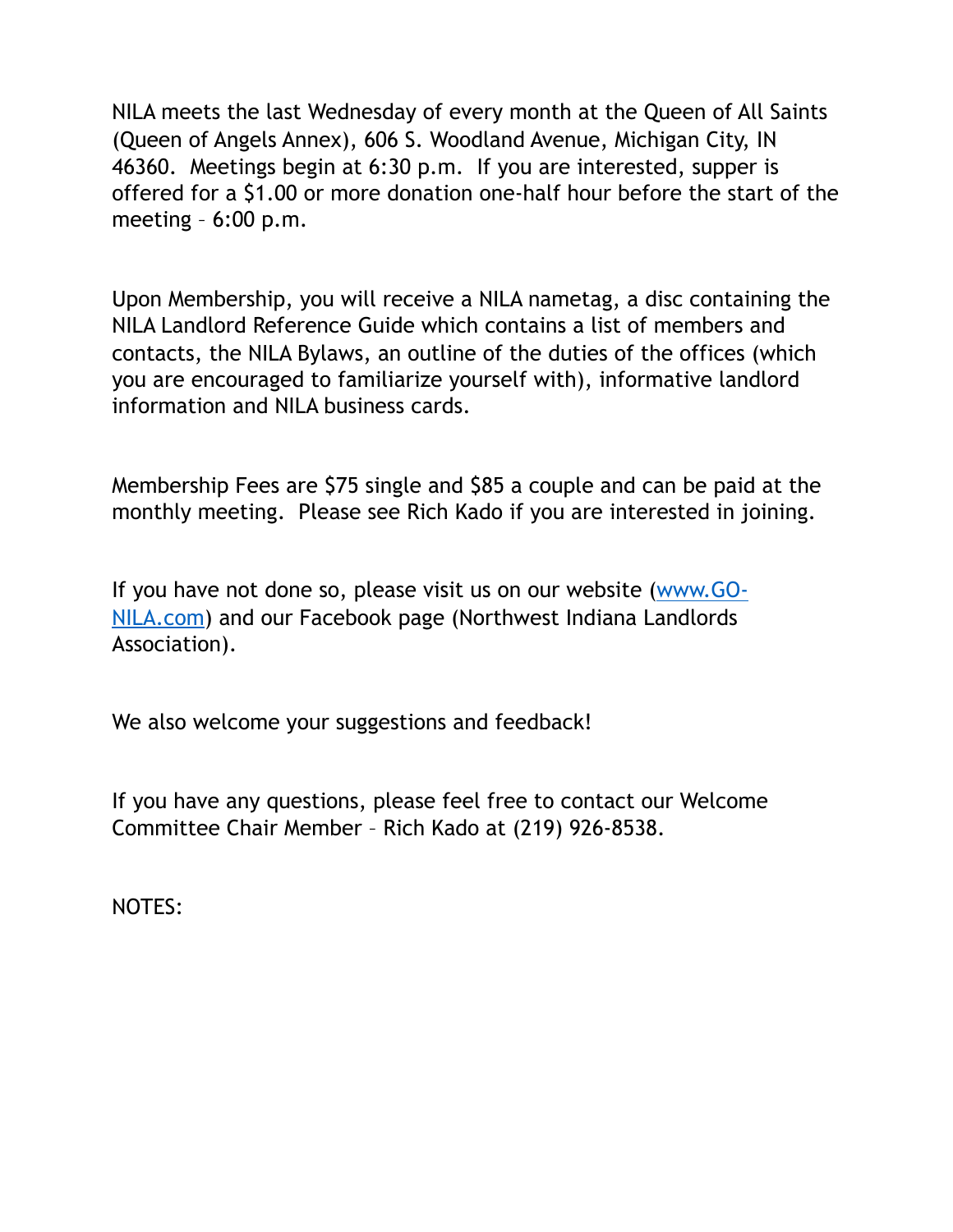#### **Survey**

Why did you join NILA?

Has NILA met your expectations?

What do you like best about NILA?

How long have you been a NILA member?

What kind of rental property or properties do you own?

What do you feel is the purpose/mission of NILA?

What would you like to see improved/changed?

How do you feel NILA can best attract new members?

What positions have you held (i.e., officers/committee chair)?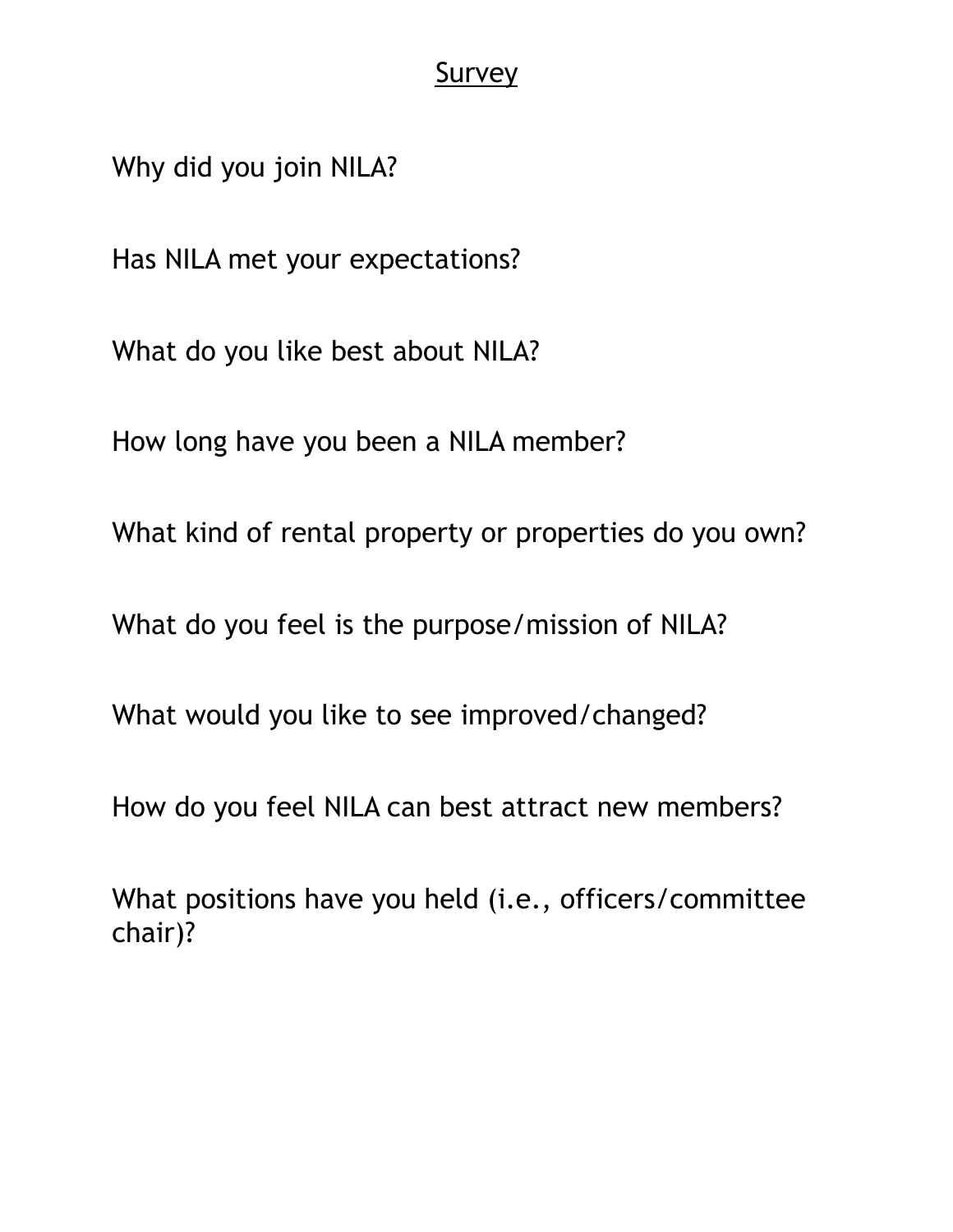

### **Northwest Indiana Landlords Association 2017 MEMBERSHIP APPLICATION**

| Name 1:                                        |                                                                                                                                                                                                                                |                                                     |                                                                                                                                      | Name 2:                                                                                                                                                                                                                                                   |
|------------------------------------------------|--------------------------------------------------------------------------------------------------------------------------------------------------------------------------------------------------------------------------------|-----------------------------------------------------|--------------------------------------------------------------------------------------------------------------------------------------|-----------------------------------------------------------------------------------------------------------------------------------------------------------------------------------------------------------------------------------------------------------|
| Name 3:                                        |                                                                                                                                                                                                                                |                                                     |                                                                                                                                      | Name 4:                                                                                                                                                                                                                                                   |
| <b>Business Name (if applicable):</b>          |                                                                                                                                                                                                                                |                                                     |                                                                                                                                      |                                                                                                                                                                                                                                                           |
| <b>Mailing Address:</b>                        |                                                                                                                                                                                                                                |                                                     |                                                                                                                                      |                                                                                                                                                                                                                                                           |
|                                                |                                                                                                                                                                                                                                |                                                     |                                                                                                                                      |                                                                                                                                                                                                                                                           |
| Home: _______-_______-_____                    |                                                                                                                                                                                                                                |                                                     |                                                                                                                                      |                                                                                                                                                                                                                                                           |
|                                                | Bus: North State State State State State State State State State State State State State State State State State State State State State State State State State State State State State State Street, State State State State |                                                     |                                                                                                                                      |                                                                                                                                                                                                                                                           |
| <b>E-mail Address:</b>                         |                                                                                                                                                                                                                                |                                                     |                                                                                                                                      |                                                                                                                                                                                                                                                           |
|                                                |                                                                                                                                                                                                                                |                                                     |                                                                                                                                      |                                                                                                                                                                                                                                                           |
|                                                |                                                                                                                                                                                                                                | Michigan City, IN 46361.<br>membership application. | Annual non-refundable dues must be received no later than January 31, 2017<br>Dues are: \$75 for a Single, \$85 for Two or a Couple, | \$85 per membership for a corporation or LLC (limited to a maximum of 4 members)<br>Turn in application with payment at the meeting or mail to NILA, P.O. Box 140,<br>To receive a NILA Tenant List, you must provide the names of your tenants with your |
| Committees of Interest (Check all that apply): |                                                                                                                                                                                                                                |                                                     |                                                                                                                                      |                                                                                                                                                                                                                                                           |
| O Membership                                   | O Vacancy                                                                                                                                                                                                                      | O Program                                           |                                                                                                                                      | O Communications O PR/Advertising                                                                                                                                                                                                                         |